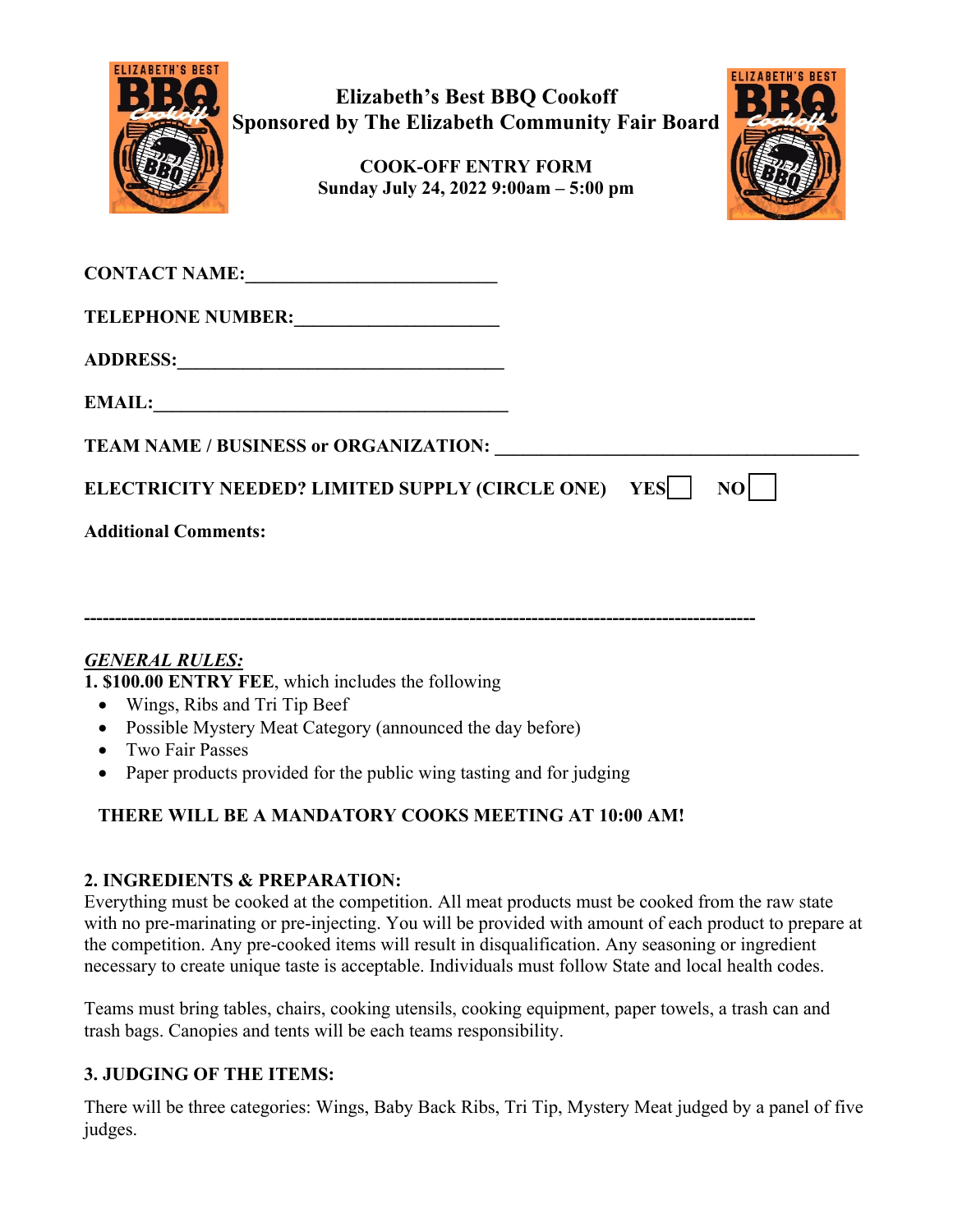### **Judging will be based of three principles:**

- A) Taste
- B) Tenderness
- C) Appearance

### **NO GARNISHES ALLOWED AND NO ADDITONAL CUPS OF SAUCE**

There will also be a People's Choice Award. The People's choice award will be decided during the public tasting beginning at 3:00pm and ending at 5:00pm or until samples run out. When fairgoers purchase \$10 worth of taste tickets they will receive one People's choice vote. The award will not be divided into divisions but overall. Three prizes will be given in each category except for People's Choice.

Each team will be given three labeled containers for turn in.

Turn in time for the Wings is 3:00 pm; Each team must turn in 5 wings for judging Turn in time for the Ribs is 3:30 pm: Each team must turn in 5 ribs for judging Turn in time for the Tri Tip is 4:00 pm: Each team must turn in 5 portions for judging Turn in time for the Mystery Meat is 4:30 pm: Each team must turn in 5 portions for judging

With a five-minute leeway time

### **4. PUBLIC TASTING AT 3:00 PM:**

At 3:00 we will begin public tasting of the wings. Patrons will buy tickets allowing them to go around and sample each contestant's product. They will also be given a paper boat to put items in. **One ticket = 1 wing, or 1 rib or 1 strip of tri tip beef**. We will do our best to supply someone serve the fair goers but you may need to serve them. The fair board will provide a jar and/or people to collect tickets at your booth. The tasting will continue while the items last or until 5:00. Awards will be given out shortly after the tasting.

### **5. REGISTRATION:**

Upon arrival at the event, the team captain must check in with the registration person for area assignment, and additional information concerning the cook off. Cooking can begin after your registration and set up on cookoff day. We highly recommend you have a food license. Alcoholic Carry Ins are not allowed. There will be alcohol for sale on site.

### **6. BOOTH SET UP:**

You can begin setting up your area at any time after 6:00 am on Sunday July 24. Team's area must be set up by 9:30 am. Area space will be approximately 15-ft x 15-ft. Elaborate area designs and/or decorations are encouraged but will not judged as a part of the contest and are not mandatory. Public displays and demonstrations are also encouraged as a part of crowd involvement but not mandatory.